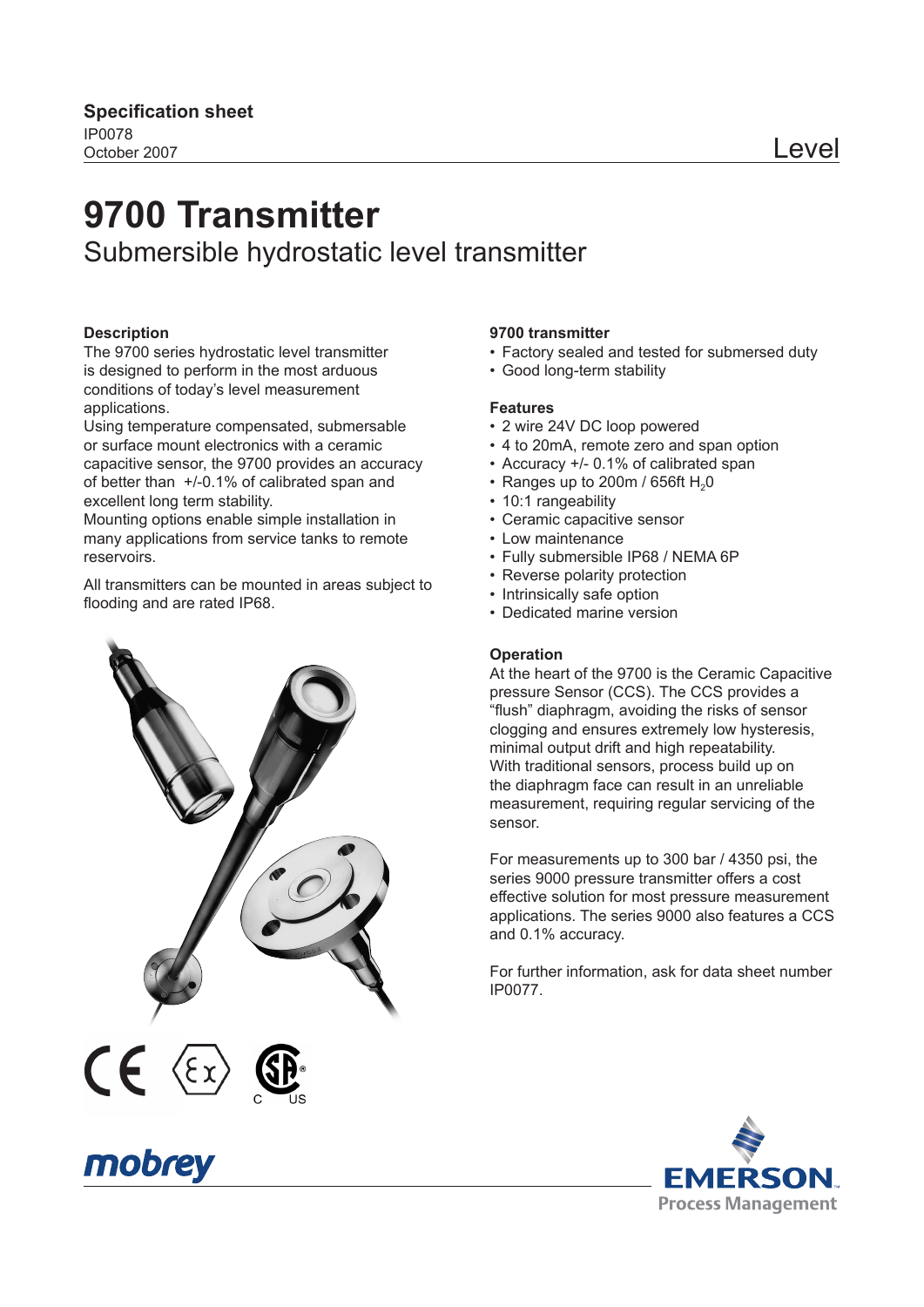#### **Product Overview**

#### **Simple installation, low maintenance**

The 9700 is available in both submersible versions and externally mounted (floodable) versions. The housing contains the capacitive ceramic sensor and the electronics circuit board, all the components needed to produce an accurate and reliable measurement of the process. The glanding system used with the submersible versions ensures absolute integrity of the IP68 / NEMA 6P rating. IP68 / NEMA 6P units are generally factory fitted with the required length of vented cable fitted.

#### **Protected from aggressive environments and processes**

The transmitter is designed to withstand the harshest of environments.

Its rugged, flush ceramic sensor is inherently capable of withstanding attack from most chemicals.

#### **Mounting options**

The 9700 is available in various mounting configurations, all are rated IP68.

- 9710 Cable suspended
- 9720 Clamped, cable suspended
- 9780 Pole mounted
- 9790 Flanged
- Threaded mounting is available upon request

#### **Typical installation**

In order to simplify installation, all 9700 series transmitters can be supplied with remote zero and span.

Remote zero and span allows zero and full scale output to be set without removing sensor from process, this option includes an IP67 junction box.

#### **Bellows**

For humid environments or sea water applications bellows must be selected. (Option 4 of zero and span)











**Approvals** See back page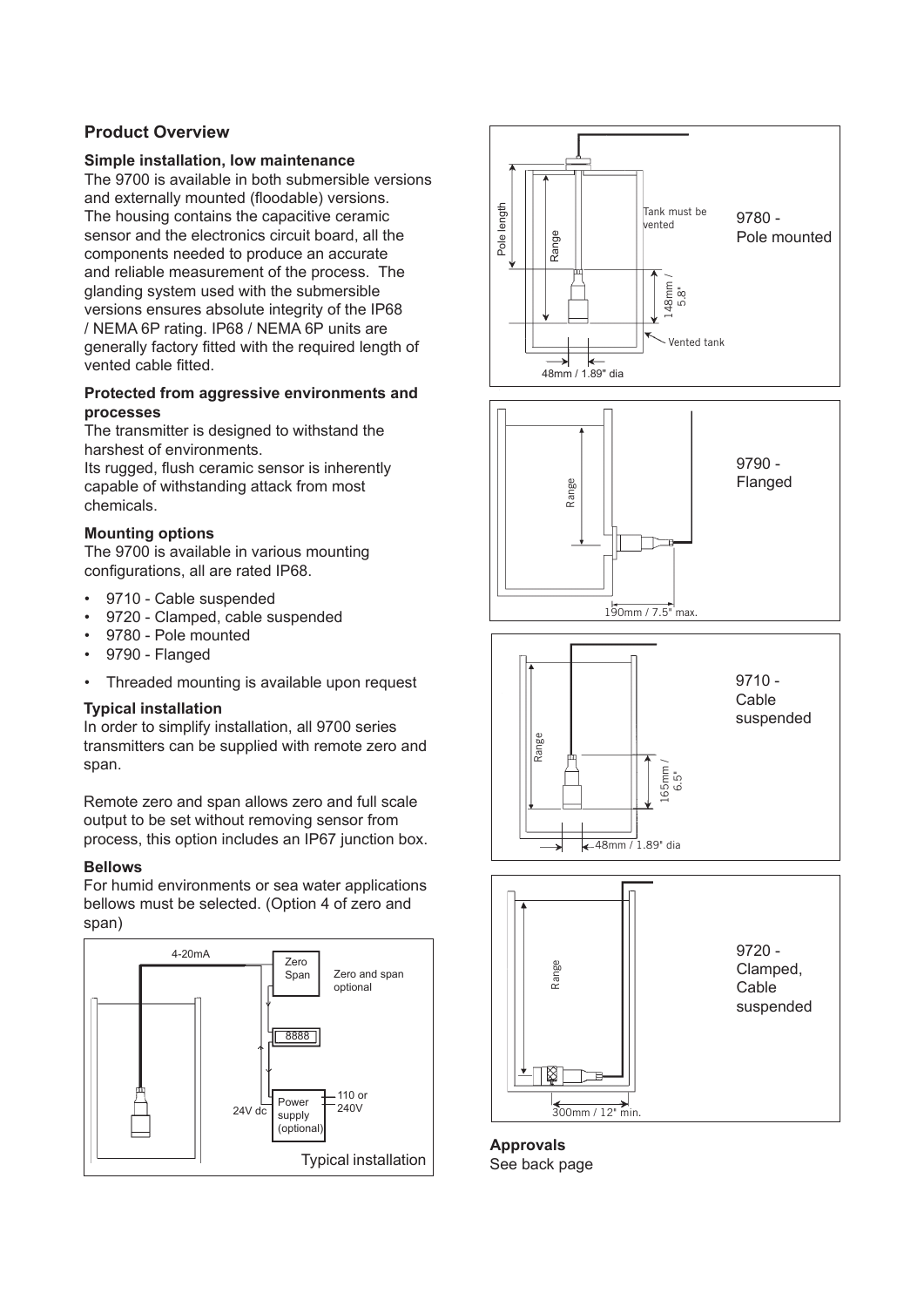#### **Ordering information : Commercial version**

| 97 |            |             |                              |                 |                          |                                                |                     |                           | 9700 Series, electronic hydrostatic level transmitter - Commercial version |  |  |
|----|------------|-------------|------------------------------|-----------------|--------------------------|------------------------------------------------|---------------------|---------------------------|----------------------------------------------------------------------------|--|--|
|    | Code       |             | Sensor type                  |                 |                          |                                                |                     |                           |                                                                            |  |  |
|    | 10C        |             | Cable suspended, submersible |                 |                          |                                                |                     |                           |                                                                            |  |  |
|    | <b>20C</b> |             |                              |                 |                          | Clamped, cable suspended, submersible          |                     |                           |                                                                            |  |  |
|    | 80C        |             | Pole mount, submersible      |                 |                          |                                                |                     |                           |                                                                            |  |  |
|    | 90C        |             | Flanged, submersible         |                 |                          |                                                |                     |                           |                                                                            |  |  |
|    |            |             |                              |                 |                          | Code Enclosure and process connection material |                     |                           |                                                                            |  |  |
|    |            | S           |                              |                 | Stainless steel 316      |                                                |                     |                           |                                                                            |  |  |
|    |            | A           |                              | Aluminum bronze |                          |                                                |                     |                           |                                                                            |  |  |
|    |            |             |                              |                 | Code   'O' ring material |                                                |                     |                           |                                                                            |  |  |
|    |            |             | 1                            |                 |                          | Fluorocarbon (FPM/FKM)                         |                     |                           |                                                                            |  |  |
|    |            |             | $\overline{2}$               | Nitrile         |                          |                                                |                     |                           |                                                                            |  |  |
|    |            |             |                              |                 |                          | Code   Nominal range                           |                     |                           |                                                                            |  |  |
|    |            |             |                              | A               |                          | 0 to 2m / 6.56ft $H_2$ 0                       |                     |                           |                                                                            |  |  |
|    |            |             |                              | B               |                          | 0 to 5m / 16.4ft $H_2$ 0                       |                     |                           |                                                                            |  |  |
|    |            |             |                              | C               |                          | 0 to 10m / 32.8ft H <sub>2</sub> 0             |                     |                           |                                                                            |  |  |
|    |            |             |                              | D               |                          | 0 to 20m / 65.62ft H <sub>2</sub> 0            |                     |                           |                                                                            |  |  |
|    |            |             |                              | Ε               |                          | 0 to 50m / 164ft H <sub>2</sub> 0              |                     |                           |                                                                            |  |  |
|    |            |             |                              | F               |                          | 0 to 100m / 328ft H <sub>2</sub> 0             |                     |                           |                                                                            |  |  |
|    |            |             |                              | G               |                          | 0 to 1m / 3.3ft $H_2$ 0                        |                     |                           |                                                                            |  |  |
|    |            |             |                              | H               |                          | 0 to 3.5m / 11.5ft $H_2$ 0                     |                     |                           |                                                                            |  |  |
|    |            |             |                              | J               |                          | 0 to 200m / 656ft H <sub>2</sub> 0             |                     |                           |                                                                            |  |  |
|    |            |             |                              |                 |                          | Code Zero and span                             |                     |                           |                                                                            |  |  |
|    |            |             |                              |                 | $\mathbf{1}$             | Integral (Fixed)                               |                     |                           |                                                                            |  |  |
|    |            |             |                              |                 | $\mathbf 2$              | Remote                                         |                     |                           |                                                                            |  |  |
|    |            |             |                              |                 | 4                        | Remote + bellows                               |                     |                           |                                                                            |  |  |
|    |            |             |                              |                 |                          |                                                |                     | Code   Cable material     | (See Note 1 and Note 2)                                                    |  |  |
|    |            |             |                              |                 |                          | $\overline{P}$                                 |                     | Polyurethane              | Specify cable length with order                                            |  |  |
|    |            |             |                              |                 |                          | F                                              |                     |                           | Fluorinated ethylene-propylene (F.E.P)<br>Specify cable length with order  |  |  |
|    |            |             |                              |                 |                          | X                                              | None                |                           |                                                                            |  |  |
|    |            |             |                              |                 |                          |                                                |                     | Code Approval             |                                                                            |  |  |
|    |            |             |                              |                 |                          |                                                | $\mathbf 0$         |                           | Non certified - Safe area use only                                         |  |  |
|    |            |             |                              |                 |                          |                                                | $\mathbf{1}$        |                           | ATEX II 1 GD, EEx ia IIB T4<br>(See Note 3)                                |  |  |
|    |            |             |                              |                 |                          |                                                | $\mathbf 2$         |                           | CSA (Canada & USA)                                                         |  |  |
|    |            |             |                              |                 |                          |                                                | $\overline{3}$      |                           | ATEX II 1G EEx ia IIB T4                                                   |  |  |
|    |            |             |                              |                 |                          |                                                |                     |                           | Code Process connection                                                    |  |  |
|    |            |             |                              |                 |                          |                                                |                     | Α                         | Slip-on flange DN25 PN40 (DIN 2635)<br>not 9780                            |  |  |
|    |            |             |                              |                 |                          |                                                |                     | B                         | Fixed flange DN40 PN40 (DIN 2635)                                          |  |  |
|    |            |             |                              |                 |                          |                                                |                     | $\mathsf C$               | Fixed flange DN50 PN40 (DIN 2635)                                          |  |  |
|    |            |             |                              |                 |                          |                                                |                     | D                         | Fixed flange DN80 PN40 (DIN 2635)                                          |  |  |
|    |            |             |                              |                 |                          |                                                |                     | E                         | Slip-on flange 1" # 150 ANSI B16.5<br>not 9780                             |  |  |
|    |            |             |                              |                 |                          |                                                |                     | F                         | Fixed flange 2" # 150 ANSI B16.5                                           |  |  |
|    |            |             |                              |                 |                          |                                                |                     | G                         | Fixed flange 3" # 150 ANSI B16.5                                           |  |  |
|    |            |             |                              |                 |                          |                                                |                     | $\mathsf X$               | None                                                                       |  |  |
|    |            |             |                              |                 |                          |                                                |                     |                           | Code<br>Pole                                                               |  |  |
|    |            |             |                              |                 |                          |                                                |                     |                           | Pole without joints<br>0                                                   |  |  |
|    |            |             |                              |                 |                          |                                                |                     |                           | 1<br>Pole with 1 joint<br>Specify pole length                              |  |  |
|    |            |             |                              |                 |                          |                                                |                     |                           | $\overline{c}$<br>Pole with 2 joints<br>with order                         |  |  |
|    |            |             |                              |                 |                          |                                                |                     |                           | 3<br>Pole with 3 joints<br>See Note 1 & Note 4                             |  |  |
|    |            |             |                              |                 |                          |                                                |                     |                           | $\overline{4}$<br>Pole with 4 joints                                       |  |  |
|    |            |             |                              |                 |                          |                                                |                     |                           | $\overline{9}$<br>No pole                                                  |  |  |
|    |            |             |                              |                 |                          |                                                |                     |                           |                                                                            |  |  |
|    |            |             |                              |                 |                          |                                                |                     |                           |                                                                            |  |  |
|    |            |             |                              |                 |                          |                                                |                     |                           |                                                                            |  |  |
|    |            |             |                              |                 |                          |                                                |                     |                           |                                                                            |  |  |
|    |            |             |                              |                 |                          |                                                |                     |                           |                                                                            |  |  |
| 97 | <b>10C</b> | $\mathsf S$ | $\mathbf{1}$                 | A               | $\mathbf{1}$             | P                                              | $\mathsf{O}\xspace$ | $\boldsymbol{\mathsf{X}}$ | 9<br>Typical ordering code                                                 |  |  |
|    |            |             |                              |                 |                          |                                                |                     |                           |                                                                            |  |  |

Note 1 : Specified cable and pole length is from transmitter enclosure

Note 2 : Maximum permissible cable length is 220m.

Note 3 : Approval Code 1 - ATEX II 1 GD EEx ia IIB T4 - is NOT a standard option but is available as a special.

Note 4 : For pole lengths over 2m, pole is divided into equal length using pole joints. Maximum number of poles for assembly is 4 off with a maximum length of 2m per pole.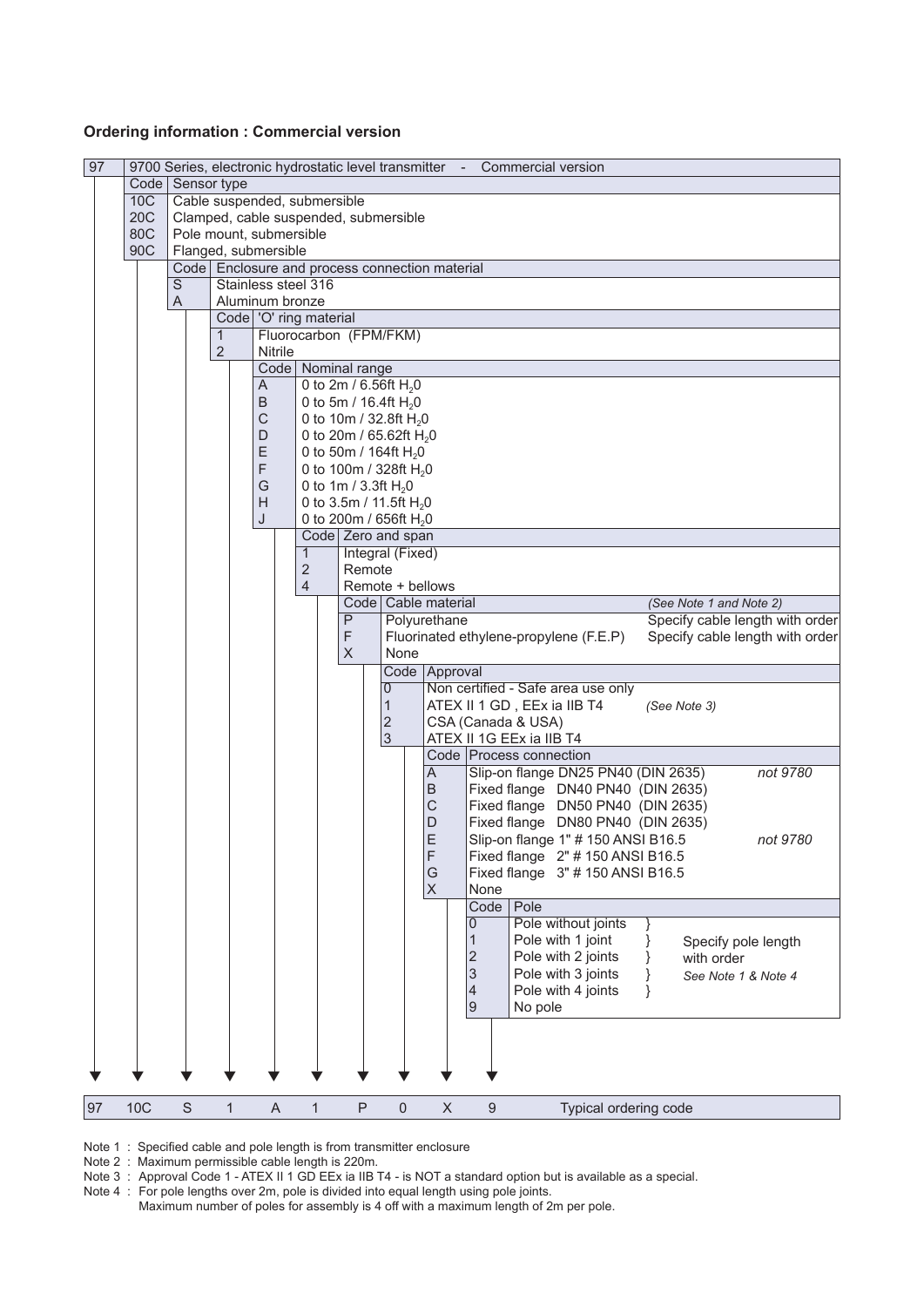#### **Ordering information : Marine version**

| 97 | 9700M      |                |                                       |             |                          |                    |                                                          | Series, electronic hydrostatic level transmitter -         |                | Marine approved version                                                          |
|----|------------|----------------|---------------------------------------|-------------|--------------------------|--------------------|----------------------------------------------------------|------------------------------------------------------------|----------------|----------------------------------------------------------------------------------|
|    | Code       |                |                                       |             |                          |                    |                                                          | Electronics enclosure and process connection material      |                |                                                                                  |
|    | 10M        |                | Cable suspended, submersible          |             |                          |                    |                                                          |                                                            |                |                                                                                  |
|    | <b>20M</b> |                | Clamped, cable suspended, submersible |             |                          |                    |                                                          |                                                            |                |                                                                                  |
|    | 80M        |                | Pole mount, submersible               |             |                          |                    |                                                          |                                                            |                |                                                                                  |
|    | 90M        |                | Flanged, submersible                  |             |                          |                    |                                                          |                                                            |                |                                                                                  |
|    |            |                |                                       |             |                          |                    |                                                          | Code Electronics enclosure and process connection material |                |                                                                                  |
|    |            | S              |                                       |             |                          |                    |                                                          | Stainless steel 316 - for non sea water applications       |                | (See Note 1)                                                                     |
|    |            | A              |                                       |             | Code   'O' ring material |                    |                                                          |                                                            |                | Aluminium bronze - for water and sea water applications<br>(See Note 2)          |
|    |            |                | 1                                     |             |                          |                    | Fluorocarbon (FPM/FKM)                                   |                                                            |                |                                                                                  |
|    |            |                | $\overline{2}$                        | Nitrile     |                          |                    |                                                          |                                                            |                |                                                                                  |
|    |            |                |                                       |             |                          | Code Nominal range |                                                          |                                                            |                |                                                                                  |
|    |            |                |                                       | A           |                          |                    | 0 to 2m / 6.56ft $H_2$ 0                                 |                                                            |                |                                                                                  |
|    |            |                |                                       | B           |                          |                    | 0 to 5m / 16.4ft $H_2$ 0                                 |                                                            |                |                                                                                  |
|    |            |                |                                       | $\mathsf C$ |                          |                    | 0 to 10m / 32.8ft $H_2$ 0                                |                                                            |                |                                                                                  |
|    |            |                |                                       | D           |                          |                    | 0 to 20m / 65.62ft H <sub>2</sub> 0                      |                                                            |                |                                                                                  |
|    |            |                |                                       | E           |                          |                    | 0 to 50m / 164ft $H_2$ 0                                 |                                                            |                |                                                                                  |
|    |            |                |                                       | F           |                          |                    | 0 to 100m / 328ft $H_2$ 0                                |                                                            |                |                                                                                  |
|    |            |                |                                       | G           |                          |                    | 0 to 1m / 3.3ft $H_2$ 0                                  |                                                            |                |                                                                                  |
|    |            |                |                                       | Н           |                          |                    | 0 to 3.5m / 11.5ft H <sub>2</sub> 0                      |                                                            |                |                                                                                  |
|    |            |                |                                       | J           |                          |                    | 0 to 200m / 656ft H <sub>2</sub> 0<br>Code Zero and span |                                                            |                |                                                                                  |
|    |            |                |                                       |             | 1                        |                    | Integral (Fixed)                                         |                                                            |                | (See Note 1)                                                                     |
|    |            |                |                                       |             | 2                        | Remote             |                                                          |                                                            |                | (See Note 1)                                                                     |
|    |            |                |                                       |             | 4                        |                    | Remote + bellows                                         |                                                            |                |                                                                                  |
|    |            |                |                                       |             |                          |                    |                                                          | Code   Cable material                                      |                | (See Note 3 and Note 4)                                                          |
|    |            |                |                                       |             |                          | P                  |                                                          | Polyurethane                                               |                | Specify cable length with order                                                  |
|    |            |                |                                       |             |                          | F                  |                                                          |                                                            |                | Fluorinated ethylene-propylene (F.E.P) Specify cable length with order           |
|    |            |                |                                       |             |                          | X                  | None                                                     |                                                            |                |                                                                                  |
|    |            |                |                                       |             |                          |                    |                                                          | Code   Electrical approval                                 |                |                                                                                  |
|    |            |                |                                       |             |                          |                    | 0<br>$\mathbf{1}$                                        |                                                            |                | Non certified - safe area use only<br>ATEX II 1GD, EEx ia IIB T4<br>(See Note 5) |
|    |            |                |                                       |             |                          |                    | 2                                                        |                                                            |                | CSA (Canada & USA)                                                               |
|    |            |                |                                       |             |                          |                    | 3                                                        |                                                            |                | ATEX II 1G EEx ia IIB T4                                                         |
|    |            |                |                                       |             |                          |                    |                                                          |                                                            |                | Code   Process connection                                                        |
|    |            |                |                                       |             |                          |                    |                                                          | A                                                          |                | Slip-on flange DN25 PN40 (DIN 2635)<br>not 9780                                  |
|    |            |                |                                       |             |                          |                    |                                                          | B                                                          |                | Fixed flange DN40 PN40 (DIN 2635)                                                |
|    |            |                |                                       |             |                          |                    |                                                          | С                                                          |                | Fixed flange DN50 PN40 (DIN 2635)                                                |
|    |            |                |                                       |             |                          |                    |                                                          | D                                                          |                | Fixed flange DN80 PN40 (DIN 2635)                                                |
|    |            |                |                                       |             |                          |                    |                                                          | E                                                          |                | Slip-on flange 1" # 150 ANSI B16.5<br>not 9780                                   |
|    |            |                |                                       |             |                          |                    |                                                          | F                                                          |                | Fixed flange 2" # 150 ANSI B16.5                                                 |
|    |            |                |                                       |             |                          |                    |                                                          | G                                                          |                | Fixed flange 3" # 150 ANSI B16.5                                                 |
|    |            |                |                                       |             |                          |                    |                                                          | X                                                          | None<br>Code   | Pole                                                                             |
|    |            |                |                                       |             |                          |                    |                                                          |                                                            | 0              | Pole without joints }                                                            |
|    |            |                |                                       |             |                          |                    |                                                          |                                                            | $\mathbf{1}$   | Pole with 1 joint                                                                |
|    |            |                |                                       |             |                          |                    |                                                          |                                                            | $\mathbf 2$    | Specify pole length<br>Pole with 2 joints }<br>with order                        |
|    |            |                |                                       |             |                          |                    |                                                          |                                                            | 3              | Pole with 3 joints }<br>(See Note 3 and Note 6)                                  |
|    |            |                |                                       |             |                          |                    |                                                          |                                                            | $\overline{4}$ | Pole with 4 joints }                                                             |
|    |            |                |                                       |             |                          |                    |                                                          |                                                            | 9              | No pole                                                                          |
|    |            |                |                                       |             |                          |                    |                                                          |                                                            |                |                                                                                  |
|    |            |                |                                       |             |                          |                    |                                                          |                                                            |                |                                                                                  |
|    |            |                |                                       |             |                          |                    |                                                          |                                                            |                |                                                                                  |
| 97 | 10M        | $\overline{s}$ | $\mathbf{1}$                          | A           |                          | $\overline{P}$     | $\Omega$                                                 | $\overline{\mathsf{x}}$                                    | $\overline{9}$ | Typical ordering code                                                            |

Note 1 : Do not specify for sea water applications

Note 2 : For use with water and sea water applications, remote and bellows (Option 4 zero and span) must be selected.

Note 3 : Specified cable and pole length is from transmitter enclosure

Note 4 : Maximum permissible cable length is 220m.

Note 5 : Approved Code 1 - ATEX II 1GD EEx ia IIB T4 - is NOT a standard option but is available as a special.

Note 6 : For pole lengths over 2m, pole is divided into equal length using pole joints.

 Maximum number of poles for assembly is 4 off with a maximum length of 2m per pole.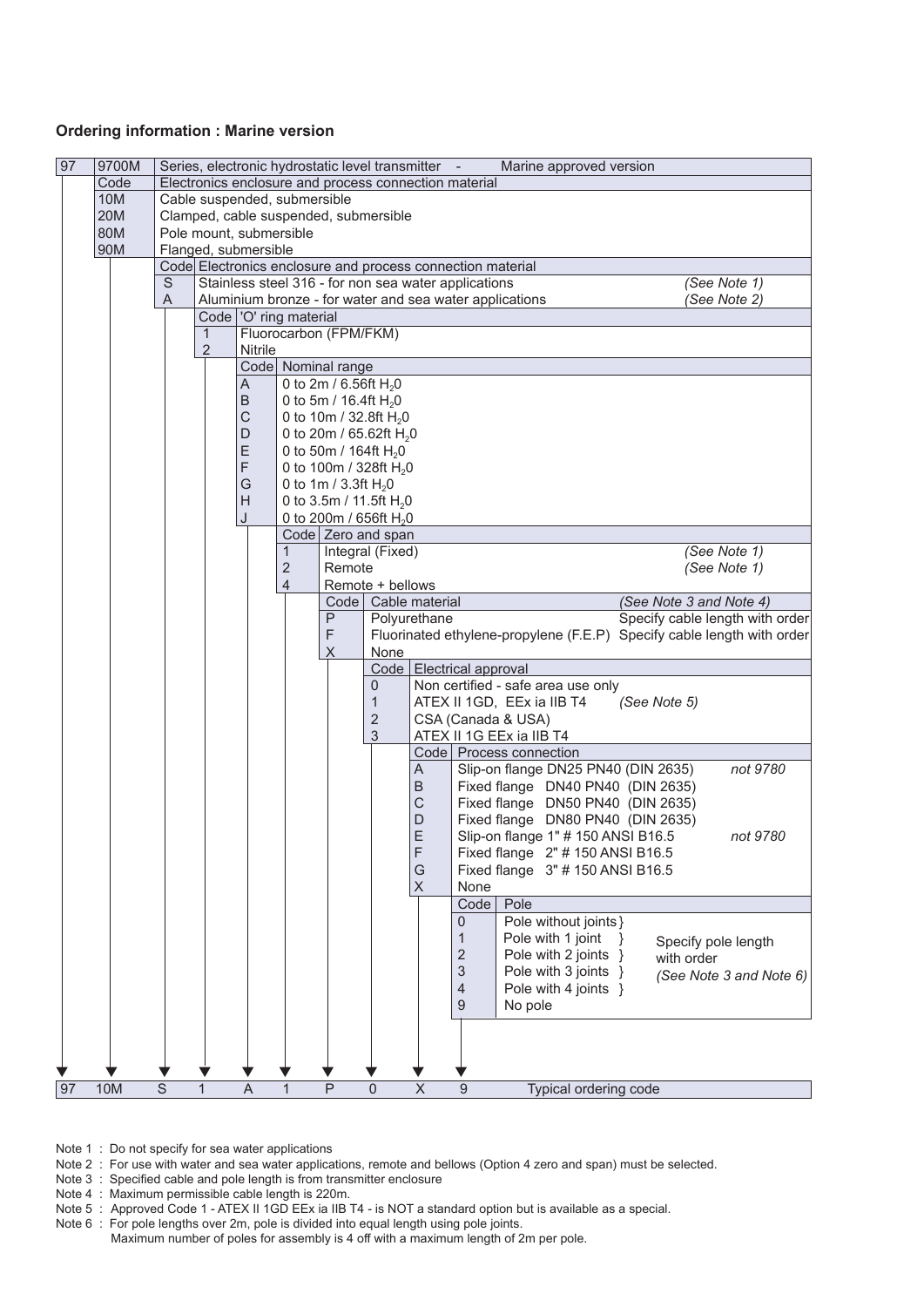### **Specification**

#### **Functional**

|                              | 9710, 9720, 9780, 9790                                   |
|------------------------------|----------------------------------------------------------|
|                              |                                                          |
| Output signal                | Two-wire, 4-20mA                                         |
| Power supply                 | 10 to 30 Vdc                                             |
| Load resistance              | R=50 x (supply voltage-10V) $\Omega$                     |
| Measuring range              | Up to 200m / 8" to 656ft $H20$ (see note)                |
| Overrange limit              | 5 x range up to a max 600m / 1968ft $H20$                |
| Span adjustment              | +10 to + 100% URL*                                       |
| Process temp. limits         |                                                          |
| 9710, 9720 & 9780            | $-20$ to + 60 $^{\circ}$ C / -4 to +140 $^{\circ}$ F     |
| 9790                         | -20 to + 90 $^{\circ}$ C (80 $^{\circ}$ C Ex ia)         |
| Ambient temp. limits         | -20 to + 90 $^{\circ}$ C (-20 to +80 $^{\circ}$ C Ex ia) |
| <b>Humidity limits</b>       | 0 to 100% RH***                                          |
| Hazardous area certification | ATEX II 1 G EEx ia IIB T4                                |
|                              | CSA (Canada & USA)                                       |

Note \*\*\* : When terminated using the 9710/077 vented terminal box

#### **Performance**

|                            | 9710, 9720, 9780, 9790                    |
|----------------------------|-------------------------------------------|
| Accuracy:                  | $+/-$ 0.1% $**$ of calibrated span        |
| Stability:                 | $+/- 0.1\%$ URL <sup>*</sup> per 6 months |
| Temperature effect:        | +/-0.015% URL per $°C / °F$               |
| (over ambient temp. range) |                                           |

### **Physical**

|                           | 9710, 9720, 9780, 9790                                                    |  |  |  |  |  |  |  |
|---------------------------|---------------------------------------------------------------------------|--|--|--|--|--|--|--|
| Cable entry               | Glanding system supplied with required length of vented cable             |  |  |  |  |  |  |  |
| <b>Wetted Parts</b>       |                                                                           |  |  |  |  |  |  |  |
| Sensor                    | Ceramic<br>316 Stainless steel, Aluminium bronze                          |  |  |  |  |  |  |  |
| <b>Sensor housing</b>     |                                                                           |  |  |  |  |  |  |  |
| Seal rings                | Fluorocarbon (FPM/FKM), Nitrile                                           |  |  |  |  |  |  |  |
| Cable                     | Polyurethane                                                              |  |  |  |  |  |  |  |
|                           | Flourinated Ethylyene Polypropylene (FEP)                                 |  |  |  |  |  |  |  |
| Pole                      | 316 Stainless Steel pole supplied with 316 Stainless Steel Housing option |  |  |  |  |  |  |  |
|                           | Copper Nickel pole supplied Aluminium Bronze Housing option               |  |  |  |  |  |  |  |
| Ingress protection:       | IP68 / NEMA 6P (200m / 656ft H <sub>2</sub> 0)                            |  |  |  |  |  |  |  |
| Approximate weight:       | 0.7Kg / 1.54lbs (sensor only)                                             |  |  |  |  |  |  |  |
| Remote Enclosure:         | Aluminium alloy IP67 Grey (RAL 7001) 0.7 kg                               |  |  |  |  |  |  |  |
| <b>Bellows Enclosure:</b> | IP67 Grey (RAL 7001) 1.2 kg<br>Polyester                                  |  |  |  |  |  |  |  |

\* URL = Upper range limit \*\* includes effects of linearity, hysteresis and repeatability